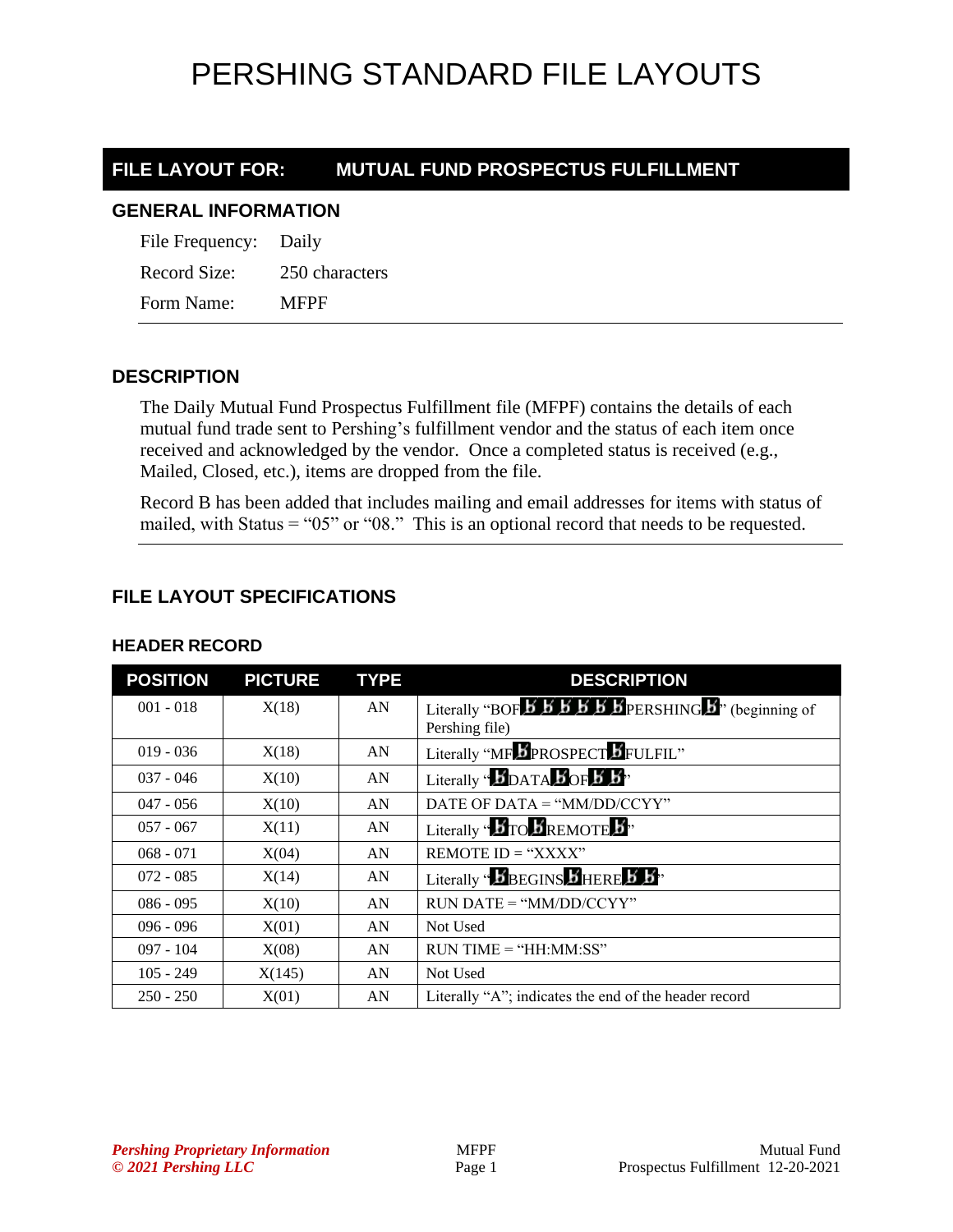# PERSHING STANDARD FILE LAYOUTS

#### **DETAIL RECORD A**

| <b>POSITION</b> | <b>PICTURE</b> | <b>TYPE</b> | <b>DESCRIPTION</b>                                                                      |
|-----------------|----------------|-------------|-----------------------------------------------------------------------------------------|
| $001 - 002$     | X(02)          | AN          | TRANSACTION CODE = "MP"                                                                 |
| $003 - 003$     | X(01)          | AN          | RECORD INDICATOR VALUE = "A"                                                            |
| $004 - 011$     | 9(08)          | N           | RECORD ID SEQUENCE NUMBER; begins with "00000001"                                       |
| $012 - 020$     | X(09)          | AN          | <b>CUSIP</b>                                                                            |
| $021 - 040$     | X(20)          | AN          | <b>SECURITY DESCRIPTION LINE 1</b>                                                      |
| $041 - 060$     | X(20)          | AN          | <b>SECURITY DESCRIPTION LINE 2</b>                                                      |
| $061 - 069$     | X(09)          | AN          | ACCOUNT NUMBER, including Office (3) and Base (6)                                       |
| $070 - 101$     | X(32)          | AN          | ACCOUNT REGISTRATION LINE 1                                                             |
| $102 - 133$     | X(32)          | AN          | <b>ACCOUNT REGISTRATION LINE 2</b>                                                      |
| $134 - 141$     | X(08)          | AN          | TRADE DATE, in MMDDCCYY format                                                          |
| 142 - 149       | X(08)          | AN          | PROCESS DATE, In MMDDCCYY format                                                        |
| $150 - 151$     | X(02)          | AN          | PRIMARY STATUS CODE (as provided by Broadridge - space                                  |
|                 |                |             | is a valid value); see Appendix Z for values                                            |
| $152 - 154$     | 9(03)          | AN          | AGE; number of business days an item has been open                                      |
| $155 - 162$     | X(08)          | AN          | STATUS DATE (as provided by Broadridge - space is a valid<br>value), in MMDDCCYY format |
| $163 - 163$     | X(01)          | AN          | SECURITY CATEGORY; values include:                                                      |
|                 |                |             | " $E$ " = ETF                                                                           |
|                 |                |             | " $M$ " = Mutual Fund                                                                   |
|                 |                |             | " $P$ " = Mutual Fund Presale                                                           |
|                 |                |             | "S" = Systematic Investment                                                             |
|                 |                |             | "U" = UIT                                                                               |
| $164 - 169$     | X(06)          | AN          | <b>COMBINED MAIL/PACKAGE ID</b>                                                         |
| $170 - 170$     | X(01)          | AN          | SECONDARY MAILING STATUS CODE; see Appendix Z for                                       |
|                 |                |             | values                                                                                  |
| 171 - 249       | X(79)          | AN          | Not Used                                                                                |
| $250 - 250$     | X(01)          | AN          | Literally "X"; indicates the end of detail record A                                     |